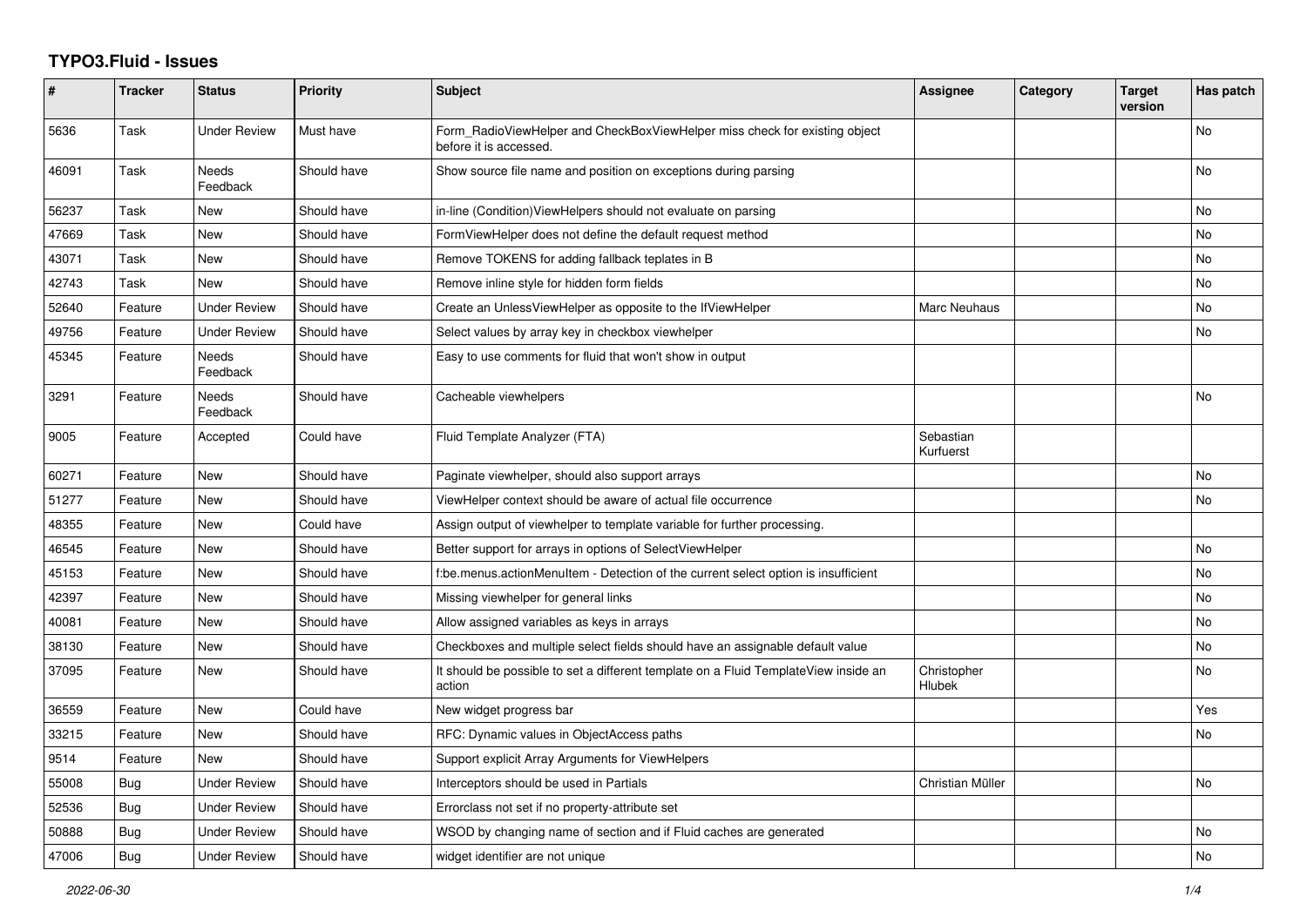| #     | <b>Tracker</b> | <b>Status</b>       | <b>Priority</b> | Subject                                                                                                     | <b>Assignee</b>        | Category | <b>Target</b><br>version | Has patch |
|-------|----------------|---------------------|-----------------|-------------------------------------------------------------------------------------------------------------|------------------------|----------|--------------------------|-----------|
| 28551 | Bug            | Accepted            | Should have     | (v4) backport VHTest                                                                                        | Sebastian<br>Kurfuerst |          |                          | No        |
| 58983 | Bug            | New                 | Should have     | format.date does not respect linebreaks and throws exception                                                |                        |          |                          | No        |
| 58921 | Bug            | New                 | Should have     | f:form.* VHs crash if NOT inside f:form but followed by f:form                                              |                        |          |                          | No        |
| 57885 | Bug            | New                 | Must have       | Inputs are cleared from a second form if the first form produced a vallidation error                        |                        |          |                          | No        |
| 52591 | Bug            | New                 | Should have     | The Pagination Widget broken for joined objects                                                             |                        |          |                          | No        |
| 52419 | Bug            | New                 | Should have     | Wrong PHPDocs notation for default value inline f:translate viewhelper                                      |                        |          | 2.0                      | No        |
| 49038 | Bug            | New                 | Must have       | form select does not select the first item if prependOptionValue is used                                    |                        |          |                          | No        |
| 28554 | Bug            | <b>New</b>          | Should have     | (v4) implement feature flag to disable caching                                                              |                        |          |                          | No        |
| 28553 | <b>Bug</b>     | New                 | Should have     | improve XHProf test setup                                                                                   |                        |          |                          | No        |
| 28552 | <b>Bug</b>     | New                 | Should have     | (v5) write ViewHelper test for compiled run; adjust functional test to do two passes<br>(uncached & cached) |                        |          |                          | No        |
| 28550 | Bug            | New                 | Should have     | (v4) make widgets cacheable, i.e. not implement childnodeaccess interface                                   |                        |          |                          | No        |
| 28549 | Bug            | New                 | Should have     | make widgets cacheable, i.e. not implement childnodeaccess interface                                        |                        |          |                          | No        |
| 13045 | <b>Bug</b>     | New                 | Should have     | Entity decode of strings are different between if-conditions and output of variable                         |                        |          |                          |           |
| 32035 | Task           | New                 | Should have     | Improve fluid error messages                                                                                |                        | Core     |                          | Yes       |
| 46257 | Feature        | <b>Under Review</b> | Should have     | Add escape sequence support for Fluid                                                                       |                        | Core     |                          | No        |
| 33394 | Feature        | Needs<br>Feedback   | Should have     | Logical expression parser for BooleanNode                                                                   | Tobias Liebig          | Core     |                          | No        |
| 62346 | Feature        | New                 | Could have      | f:comment should have high precende                                                                         |                        | Core     | 3.x                      | No        |
| 30555 | Feature        | New                 | Could have      | Make TagBuilder more extensible                                                                             |                        | Core     |                          | No        |
| 10472 | Feature        | New                 | Could have      | Fluid Standalone distribution                                                                               |                        | Core     |                          | No        |
| 7608  | Feature        | New                 | Could have      | Configurable shorthand/object accessor delimiters                                                           |                        | Core     |                          | Yes       |
| 4704  | Feature        | New                 | Should have     | Improve parsing exception messages                                                                          |                        | Core     |                          |           |
| 1907  | Feature        | New                 | Could have      | Default values for view helpers based on context                                                            |                        | Core     |                          |           |
| 51239 | <b>Bug</b>     | <b>Under Review</b> | Must have       | AbstractViewHelper use incorrect method signature for "\$this->systemLogger->log()"                         | Adrian Föder           | Core     |                          | Yes       |
| 39990 | <b>Bug</b>     | New                 | Should have     | Same form twice in one template: hidden fields for empty values are only rendered<br>once                   |                        | Core     |                          | No        |
| 33551 | <b>Bug</b>     | New                 | Must have       | View helper values break out of a partial scope                                                             | Sebastian<br>Kurfuerst | Core     |                          | NO.       |
| 27607 | Bug            | New                 | Must have       | Make Fluid comparisons work when first element is STRING, second is NULL.                                   |                        | Core     |                          | No        |
| 12863 | <b>Bug</b>     | New                 | Should have     | Attributes of a viewhelper can't contain a '-'                                                              | Sebastian<br>Kurfuerst | Core     |                          | No        |
| 3481  | Bug            | New                 | Should have     | Use ViewHelperVariableContainer in PostParseFacet                                                           |                        | Core     |                          | No        |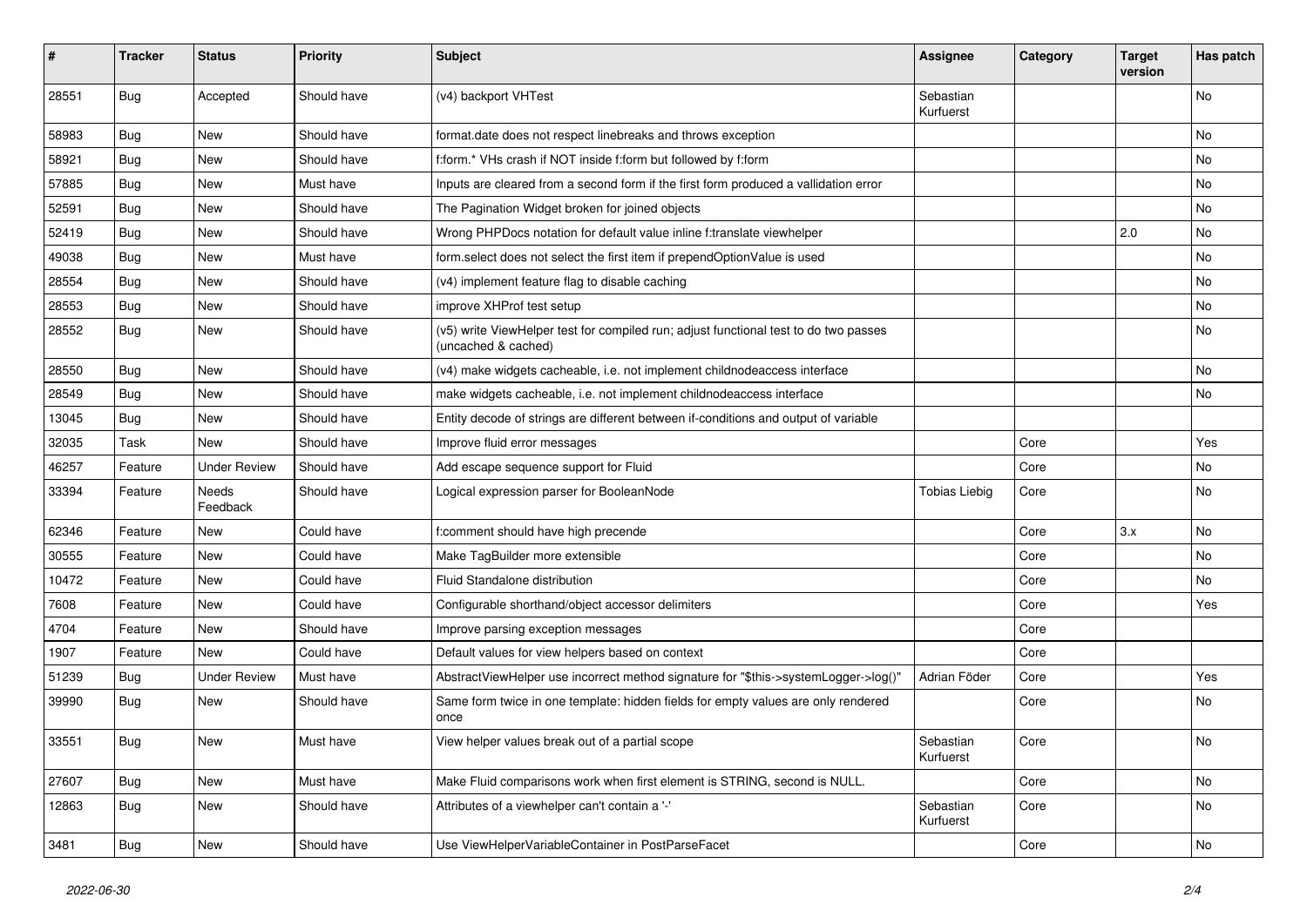| #     | <b>Tracker</b> | <b>Status</b>            | <b>Priority</b>      | <b>Subject</b>                                                                                         | Assignee                    | Category           | <b>Target</b><br>version | Has patch |
|-------|----------------|--------------------------|----------------------|--------------------------------------------------------------------------------------------------------|-----------------------------|--------------------|--------------------------|-----------|
| 45394 | Task           | <b>New</b>               | Should have          | Forwardport Unit test for standalone view                                                              |                             | View               |                          | <b>No</b> |
| 43072 | Task           | <b>New</b>               | Should have          | Remove TOKENS for adding templates fallback in Backporter                                              |                             | View               |                          | <b>No</b> |
| 8989  | Feature        | <b>Needs</b><br>Feedback | Could have           | Search path for fluid template files                                                                   |                             | View               |                          | <b>No</b> |
| 60181 | Feature        | New                      | Could have           | Caching mechanism for Fluid Views/Templates                                                            |                             | View               |                          | <b>No</b> |
| 46289 | <b>Bug</b>     | Needs<br>Feedback        | Should have          | Enable Escaping Interceptor in XML request format                                                      |                             | View               | 2.0.1                    | No        |
| 38369 | Bug            | New                      | Must have            | Resource ViewHelpers should not fall back to request package                                           |                             | View               |                          | <b>No</b> |
| 8491  | Task           | Needs<br>Feedback        | Should have          | link.action and uri.action differ in absolute argument                                                 | Karsten<br>Dambekalns       | <b>ViewHelpers</b> |                          | <b>No</b> |
| 54195 | Task           | New                      | Should have          | Rename and move FormViewHelper's errorClass value, currently 'f3-form-error'                           | Adrian Föder                | ViewHelpers        |                          | <b>No</b> |
| 34309 | Task           | <b>New</b>               | Could have           | Unknown ViewHelpers cause exception - should be handled more graceful                                  |                             | ViewHelpers        |                          | <b>No</b> |
| 26664 | Task           | <b>New</b>               | Won't have this time | Clean up Form ViewHelpers                                                                              |                             | ViewHelpers        |                          | <b>No</b> |
| 26658 | Task           | New                      | Won't have this time | Make Form ViewHelpers consistent                                                                       |                             | <b>ViewHelpers</b> |                          | <b>No</b> |
| 10911 | Task           | <b>New</b>               | Should have          | Tx_Fluid_ViewHelpers_Form_AbstractFormViewHelper->renderHiddenIdentityField<br>should be more reliable |                             | <b>ViewHelpers</b> |                          | <b>No</b> |
| 9950  | Task           | New                      | Should have          | Binding to nested arrays impossible for form-elements                                                  |                             | ViewHelpers        |                          |           |
| 43346 | Feature        | <b>Under Review</b>      | Should have          | Allow property mapping configuration via template                                                      | Karsten<br>Dambekalns       | ViewHelpers        | 2.1                      | <b>No</b> |
| 5933  | Feature        | Accepted                 | Should have          | Optional section rendering                                                                             | Sebastian<br>Kurfuerst      | <b>ViewHelpers</b> |                          | No        |
| 60003 | Feature        | New                      | Should have          | Add required-Attribute to f:form.password                                                              |                             | ViewHelpers        |                          | <b>No</b> |
| 51100 | Feature        | <b>New</b>               | Must have            | Links with absolute URI should have the option of URI Scheme                                           |                             | ViewHelpers        |                          | <b>No</b> |
| 39936 | Feature        | <b>New</b>               | Should have          | registerTagAttribute should handle default values                                                      |                             | <b>ViewHelpers</b> |                          | <b>No</b> |
| 36410 | Feature        | <b>New</b>               | Should have          | Allow templates to send arguments back to layout                                                       |                             | <b>ViewHelpers</b> |                          | <b>No</b> |
| 3725  | Feature        | <b>New</b>               | Could have           | CSS Engine                                                                                             | Christian Müller            | <b>ViewHelpers</b> |                          | <b>No</b> |
| 65424 | <b>Bug</b>     | <b>Under Review</b>      | Should have          | SelectViewHelper must respect option(Value Label)Field for arrays                                      |                             | ViewHelpers        |                          | <b>No</b> |
| 59057 | Bug            | <b>Under Review</b>      | Must have            | Hidden empty value fields shoud be disabled when related field is disabled                             | <b>Bastian</b><br>Waidelich | ViewHelpers        |                          | No        |
| 44234 | <b>Bug</b>     | <b>Under Review</b>      | Should have          | selectViewHelper's sorting does not respect locale collation                                           |                             | ViewHelpers        | 2.1                      | <b>No</b> |
| 40998 | Bug            | <b>Under Review</b>      | Should have          | Missing parent request namespaces in form field name prefix                                            | Sebastian<br>Kurfuerst      | <b>ViewHelpers</b> | 1.1.1                    | <b>No</b> |
| 34682 | <b>Bug</b>     | <b>Under Review</b>      | Should have          | Radio Button missing checked on validation error                                                       |                             | ViewHelpers        |                          | No        |
| 58862 | Bug            | <b>Needs</b><br>Feedback | Should have          | FormViewHelper doesn't accept NULL as value for \$arguments                                            | <b>Bastian</b><br>Waidelich | ViewHelpers        |                          | Yes       |